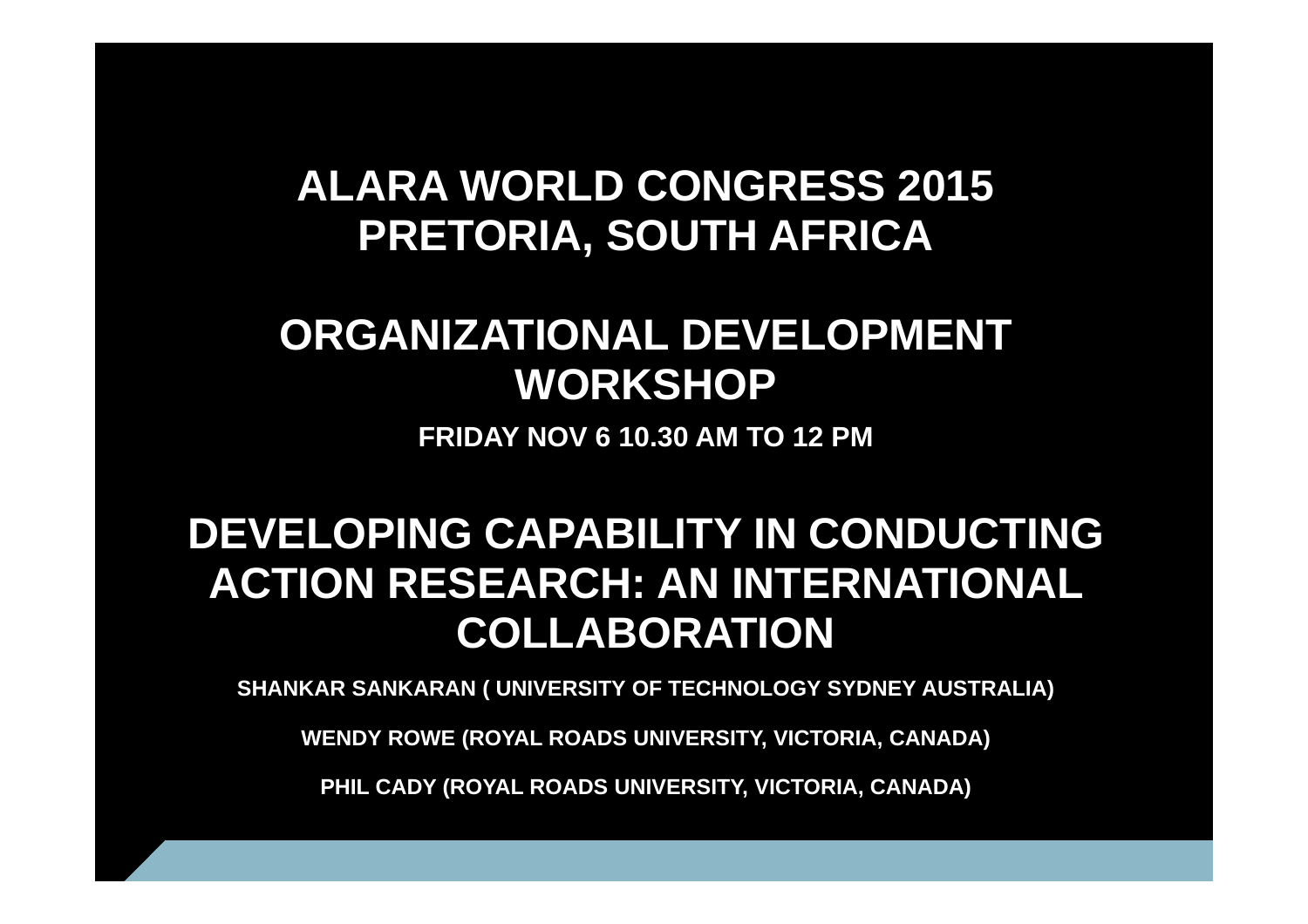# **AGENDA TODAY**

- Welcome and Introductions (10 minutes)
	- $\bullet$ Welcome to the workshop – Shankar Sankaran
	- $\bullet$ Key Question to discuss today – Shankar Sankaran
	- $\bullet$ Introduction of the facilitators – Judith Kearney
	- $\bullet$ Allocation of participants to tables – Judith Kearney
- Introduction to the process Roelien Goede (5 minutes)
- World Café Rounds (50 minutes)
- $\bullet$ Break (10 minutes)
- $\bullet$ Prioritisation (15 minutes)
- $\bullet$ Close - Eileen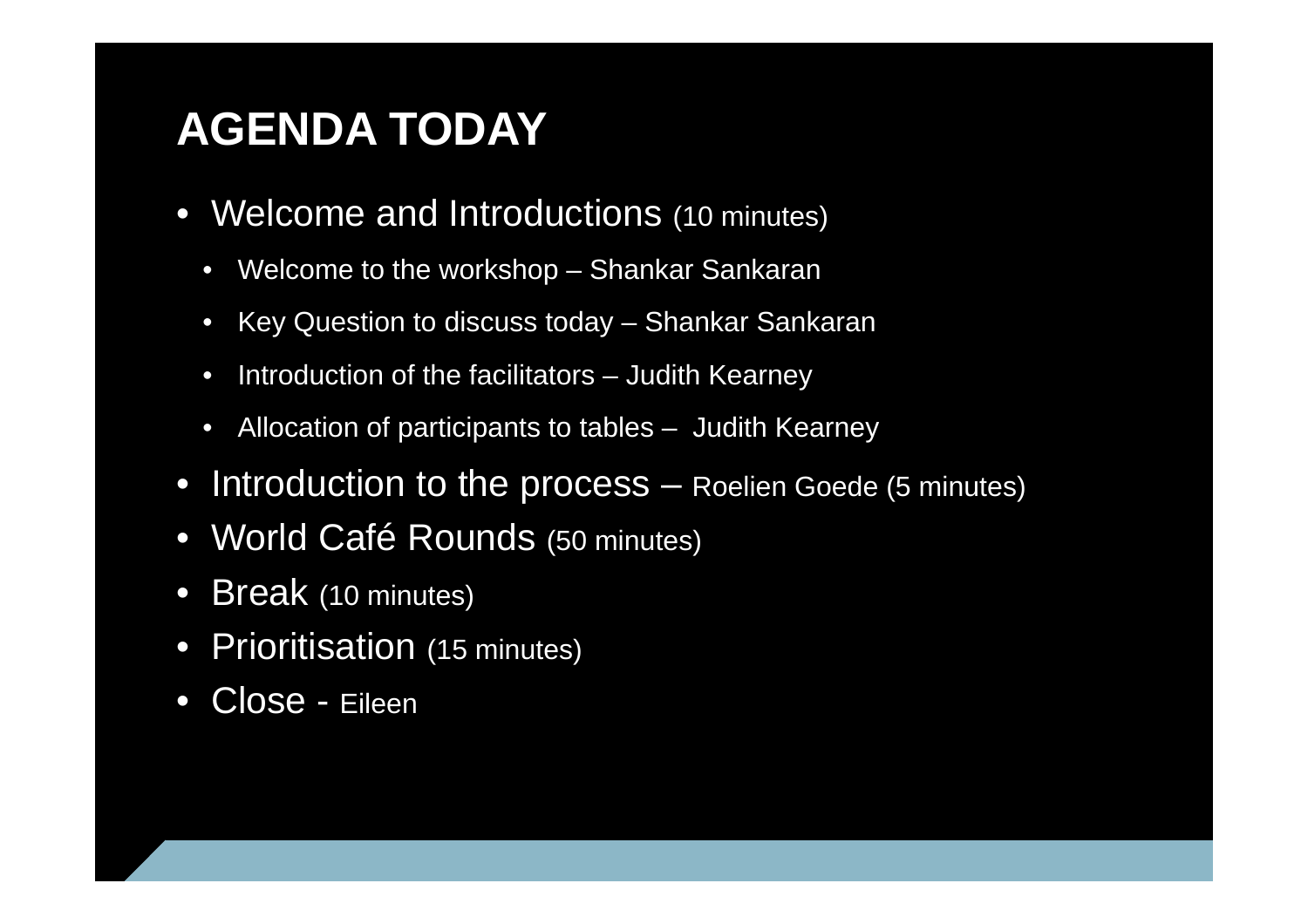# **KNOWLEDGE CAFÉ SESSIONS**

- *1. List everything you can think in response to the question asked by the facilitator on a flip chart in your table (5min)*
- *2. There are no right or wrong answers.*
- *3. Consider tangible and intangible features*
- *4. Consider projects in any sector- private, public, non-profit.*

**Round 1:** Select Three Key Features of Action Research that you would value during an action research project in your tables from the list that you prepared. (15 minutes)

**Round 2:** Half the team on each table move clockwise to the next table and exchange knowledge from the discussions from Café 1. Reflect on the three key features listed on the table and decide whether you want to modify these. (15 minutes)

**Round 3:** Repeat the process with the team that remained during Round 2 moving clockwise to two tables away from the table you are now sitting in. Prepare a list of three features or characteristics that you have finally selected for the whole workshop to prioritize in a separate sheet. (15 minutes)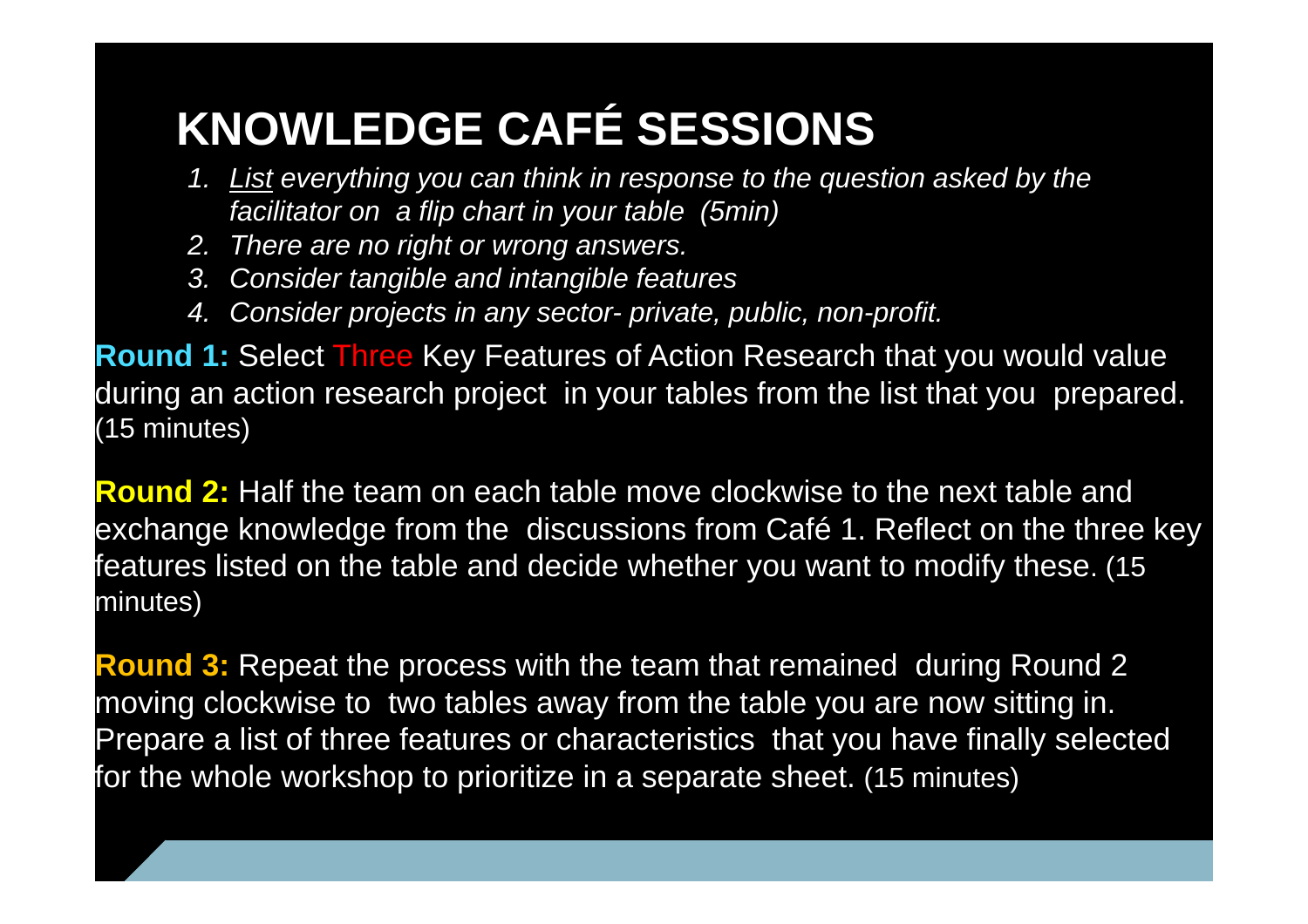# **VOLUNTEER ROLES IN THE GROUPS**



**Facilitator** – Ensures that everyone in the group gets a say, that all ideas are listened to and scribed. Move to the next group when round is complete.



**Scribe** – writes down what is being said. At the end of each round, you will pass the pen on to the new Scribe, and move to a new group.



**Presenter** – Stays back for one round, summarizes and briefs each new group about what has already been said previously. Appoint/volunteer new presenter for the new round. You can move in the next round.

**Final presenter** summarizes and shares the outcomes generated overall with the larger group.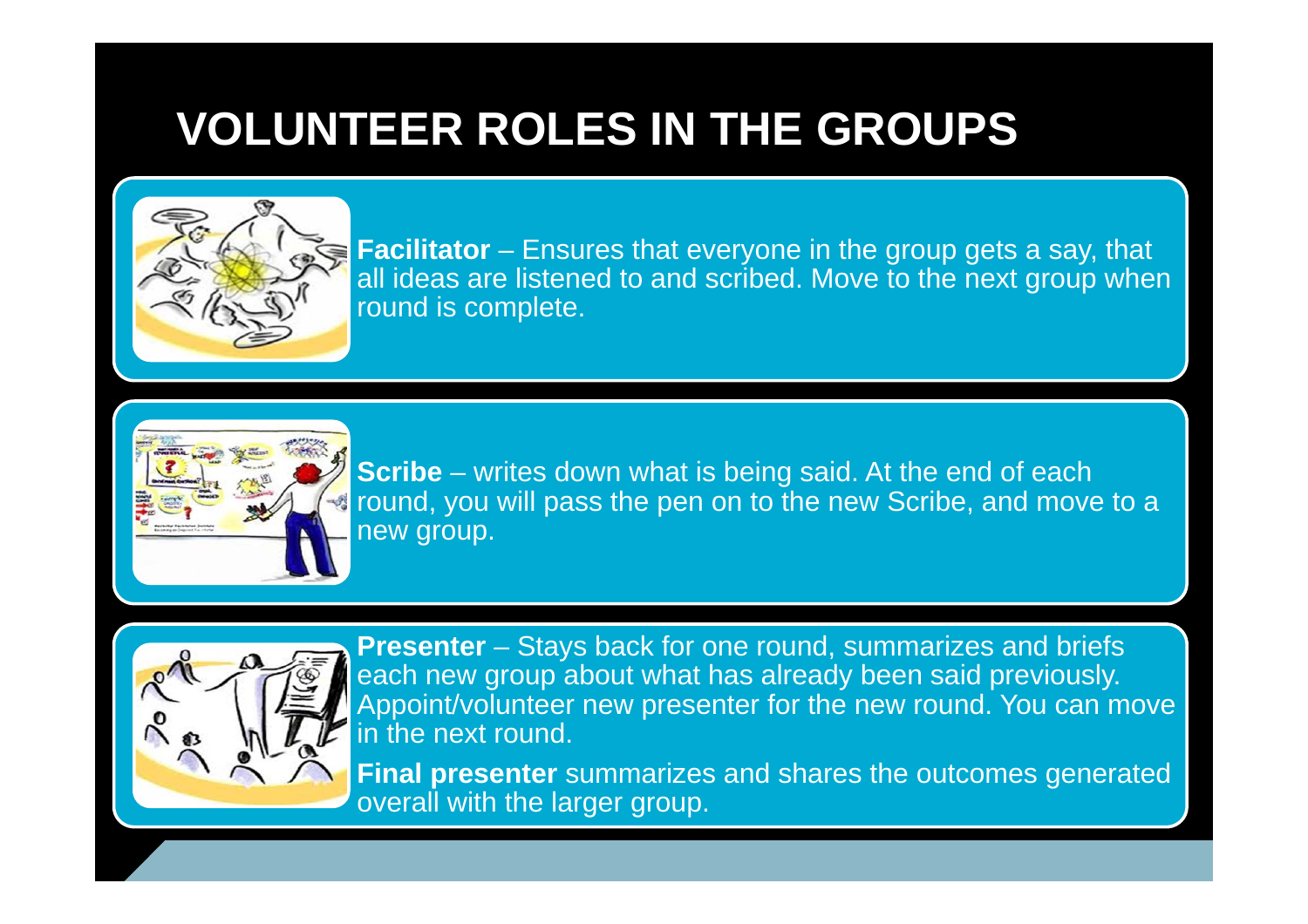### **HAVE A BREAK WHILE WE GATHER YOUR INPUTS**

Thank you for your excellent inputs. We value

Have a short break for ten minutes while the facilitators assemble a list of features that you have selected to prioritise on! You can observe the process if you like.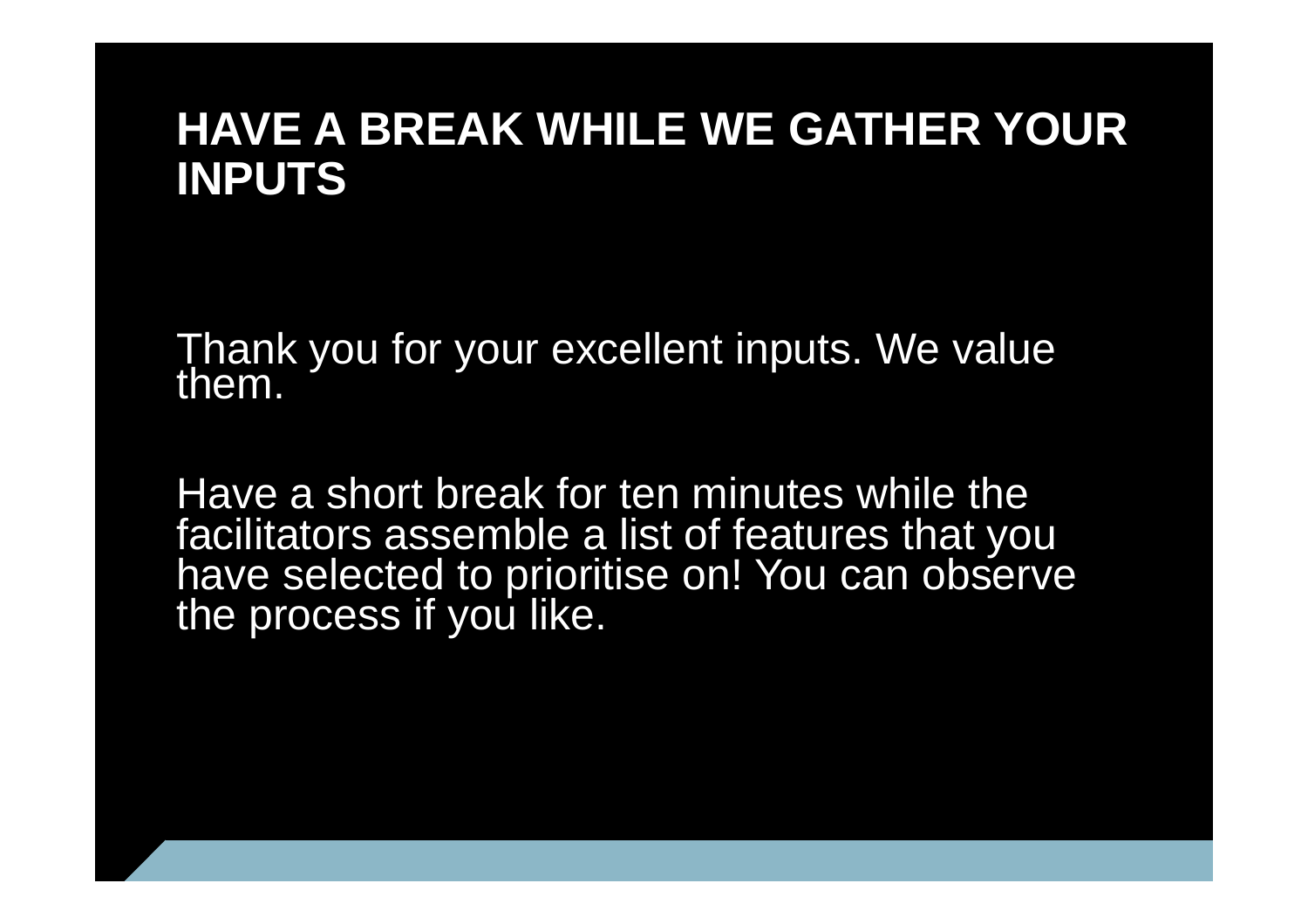## **VOTING PROCESS**

- •Each of you have been given ten dots.
- $\bullet$  We have summarised the key features that you have decided on the flip charts pasted on the wall. We have merged similar items that were provided by you to minimise the number of features you will have to vote on.
- You can place all the ten dots you have on one of the features or distribute them across the features on the flip charts.
- It is best to make up your own mind than be influenced by the numbers of dots that you see. It is also good to an open mind and not be influenced by the points you provided from your tables
- • The facilitators will then rank the features based on your voting. We will summarise the outputs from the workshop and send them to you if you will leave your email with us.
- $\bullet$ Let me explain how the results you arrived at can be used in practice.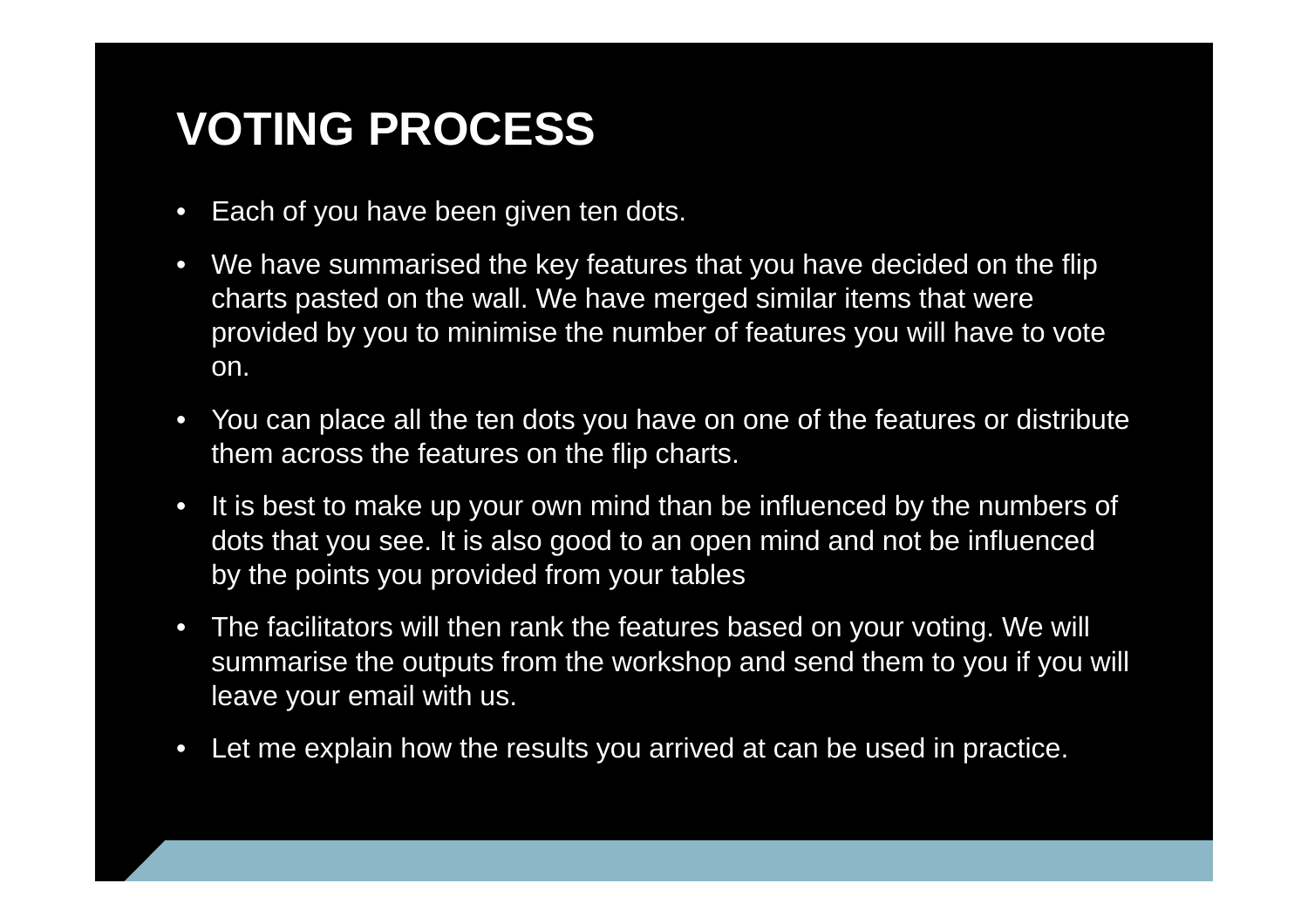#### **AR Maturity Profile - Initiation**

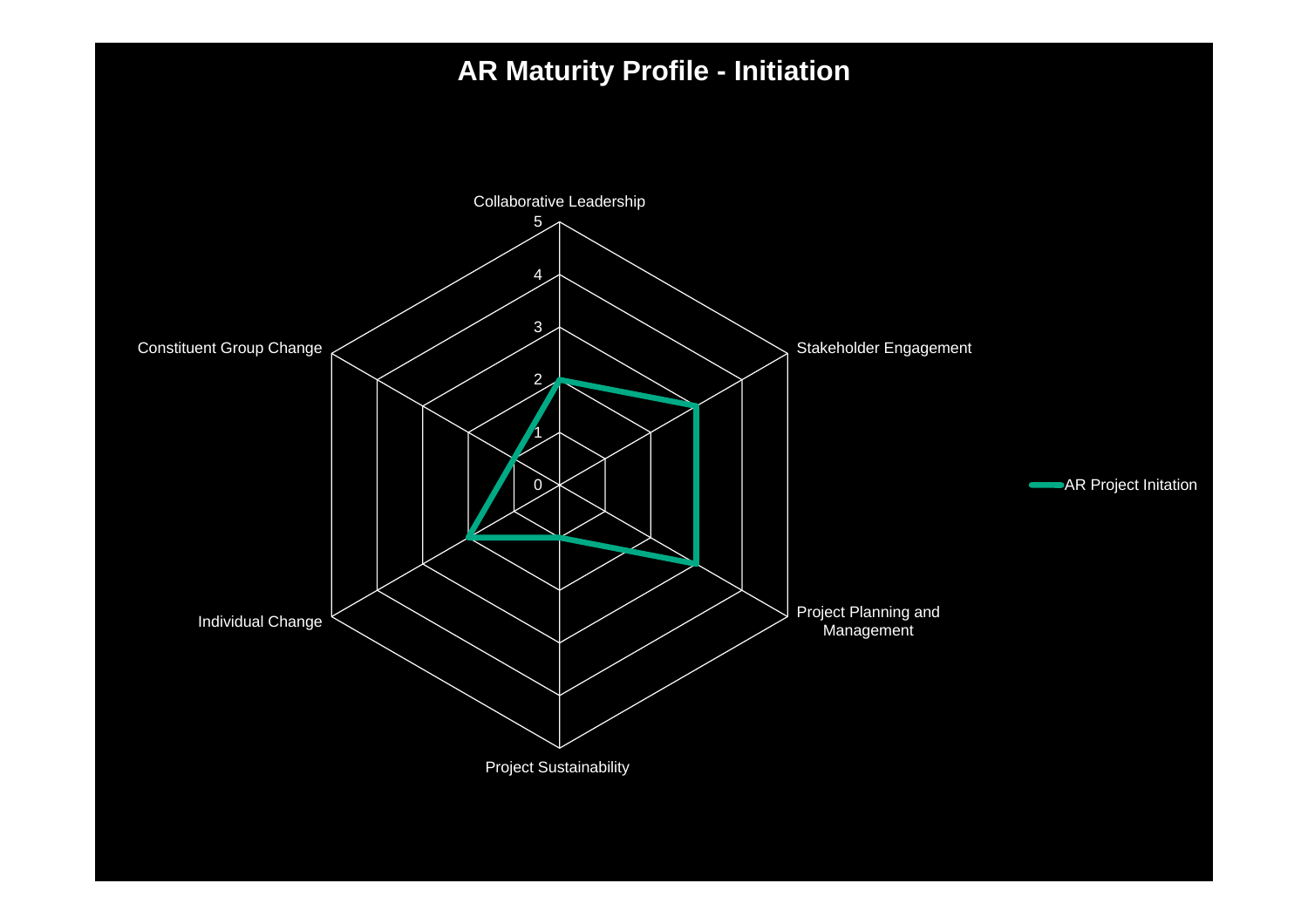#### **AR Matuity Profile - Mid-Point**

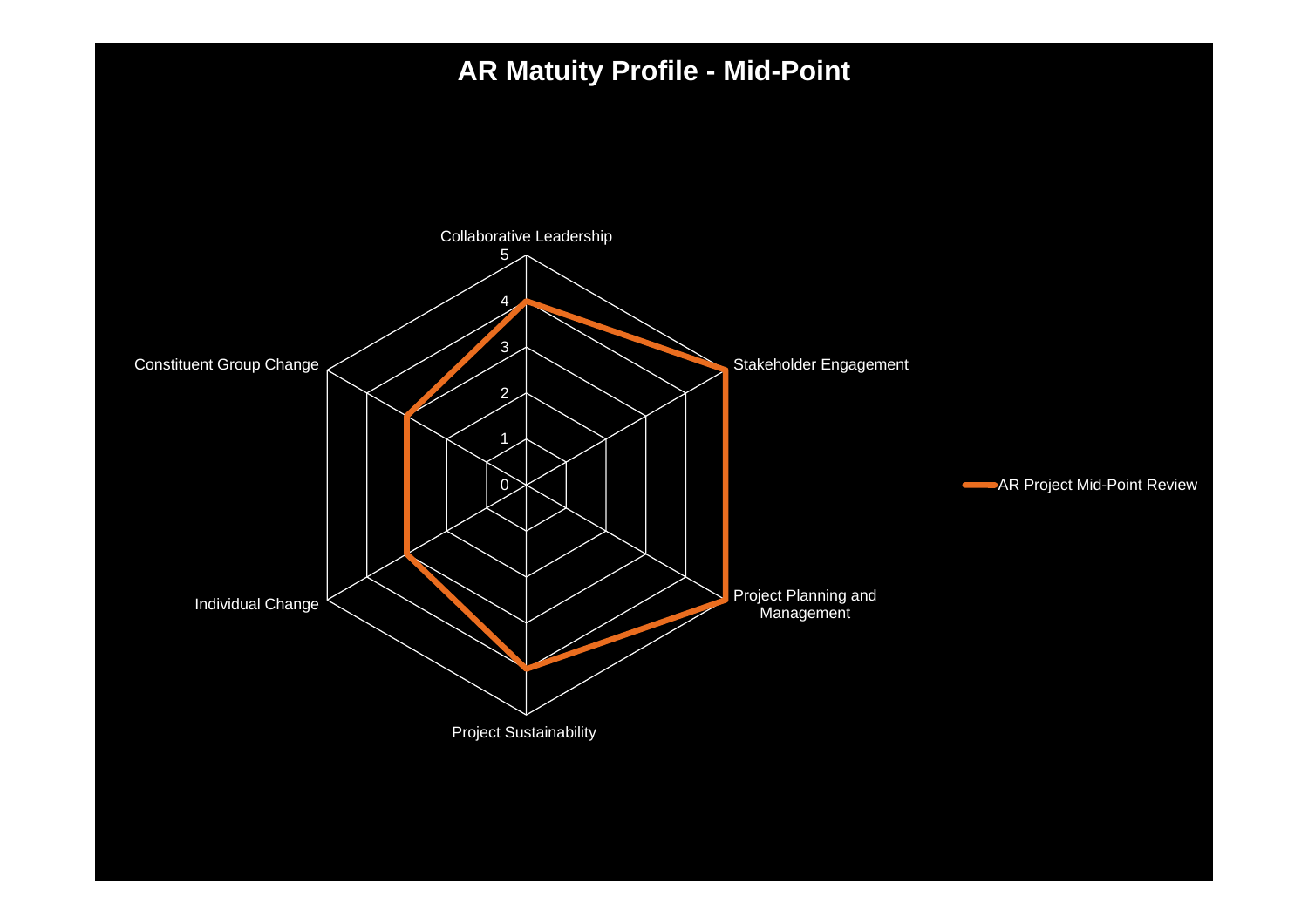#### **AR Maturity Profile Wrap-Up**